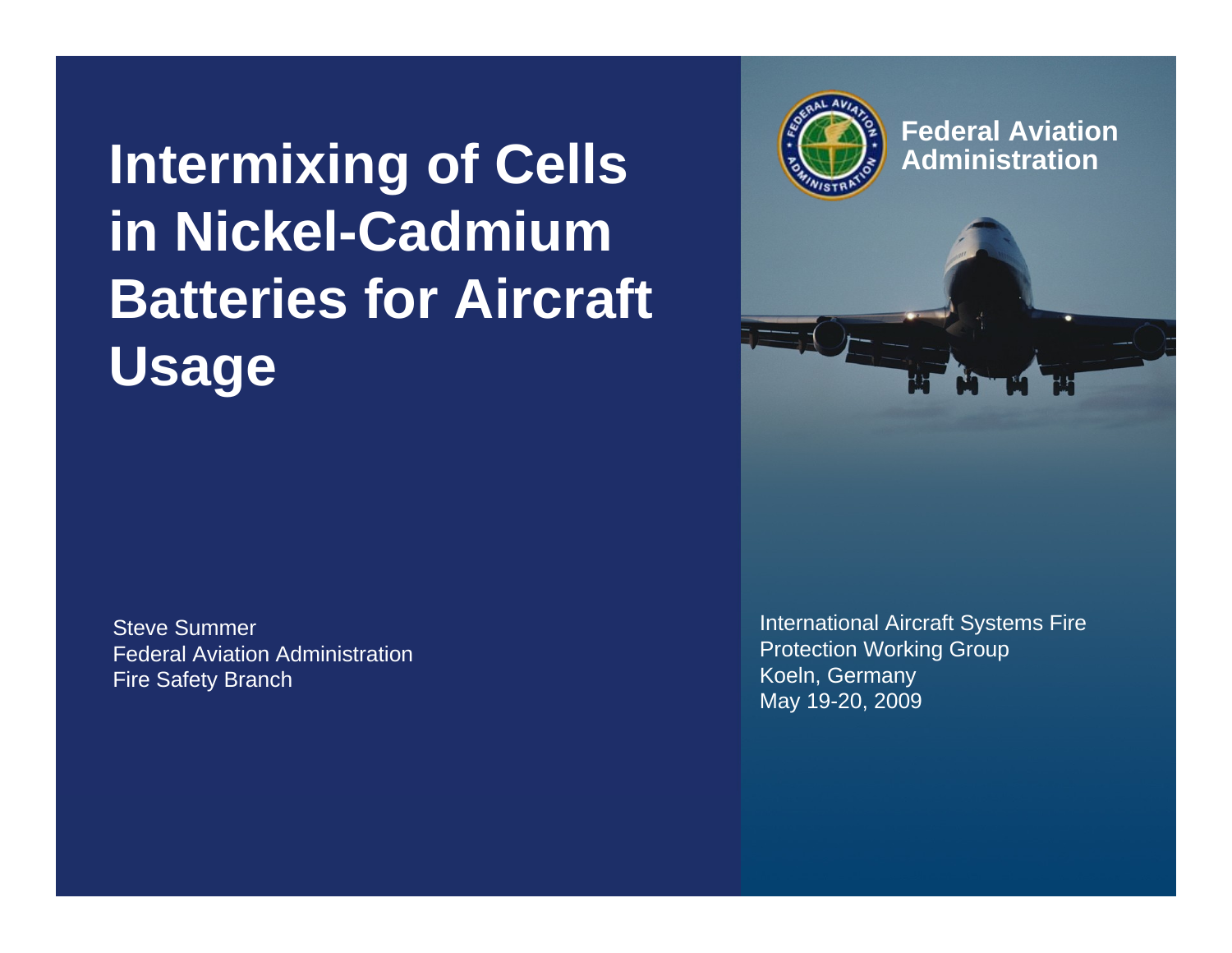## **Background**

- RTCA SC-211 committee addresses the design, performance, operational and testing issues for Ni-Cd, Lead Acid and rechargeable Lithium batteries
- $\bullet$  Issues have been raised at RTCA SC-211 meetings regarding the intermixing of cells within Ni-Cd batteries used in aircraft
- $\bullet$  It is typical practice to replace individual cells within the battery as they reach their end of life, and there are aftermarket PMA cells approved for direct replacement
- $\bullet$  Manufacturers claim that this intermixing of cells from different producers results in a safety of flight issue in the form of reduced battery performance, increased maintenance, and an increase in thermal runaway potential